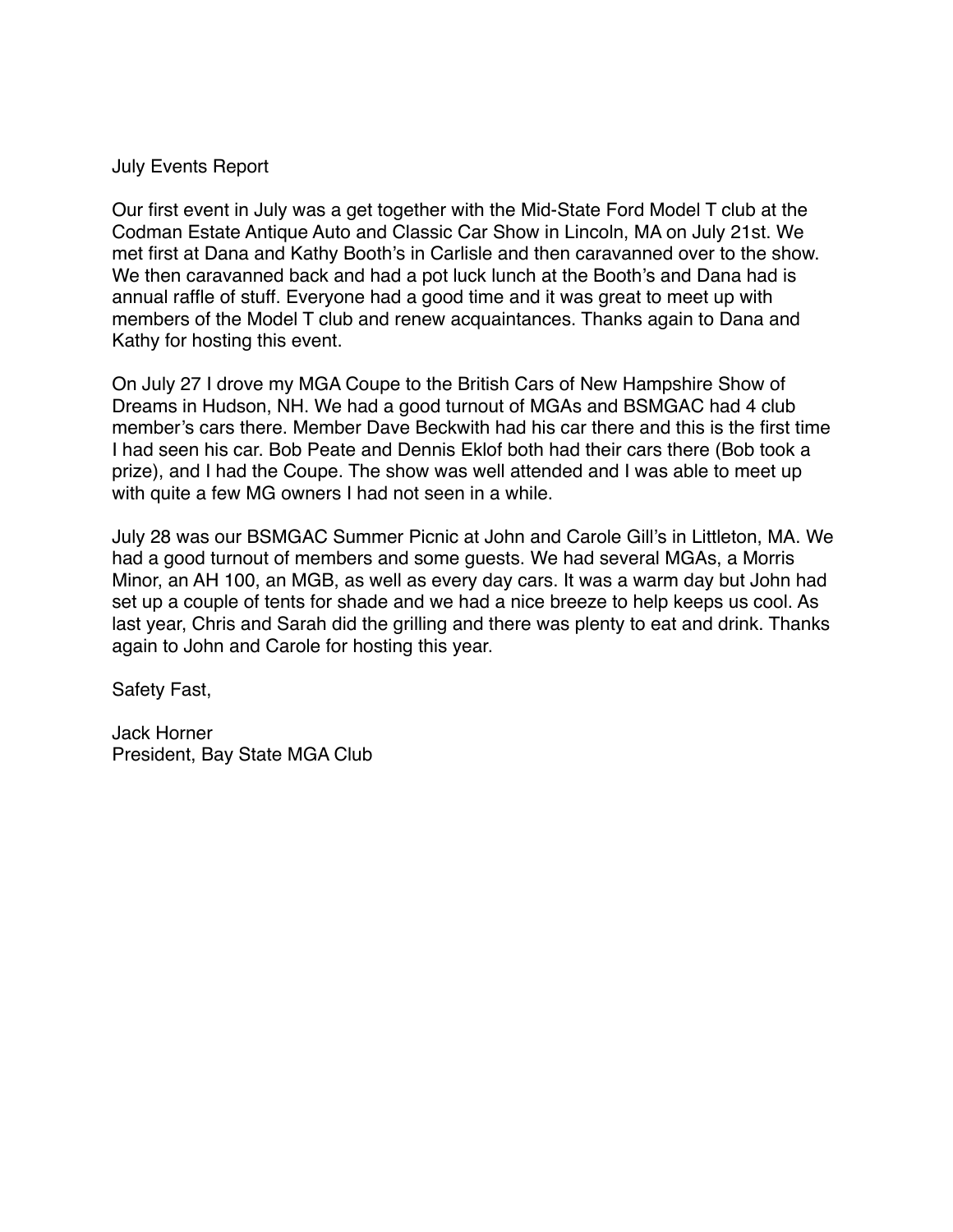## Codman Estate

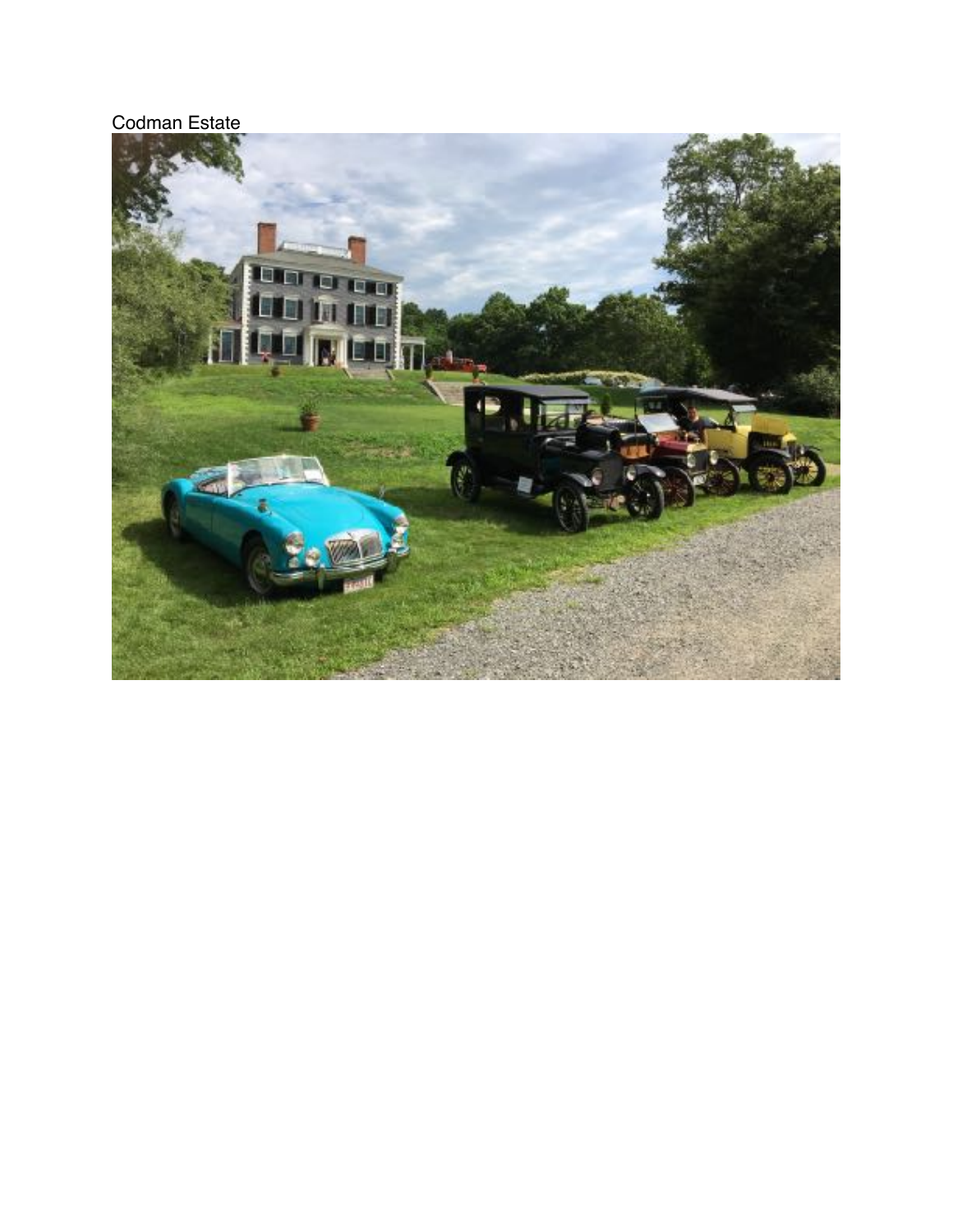Show of Dreams